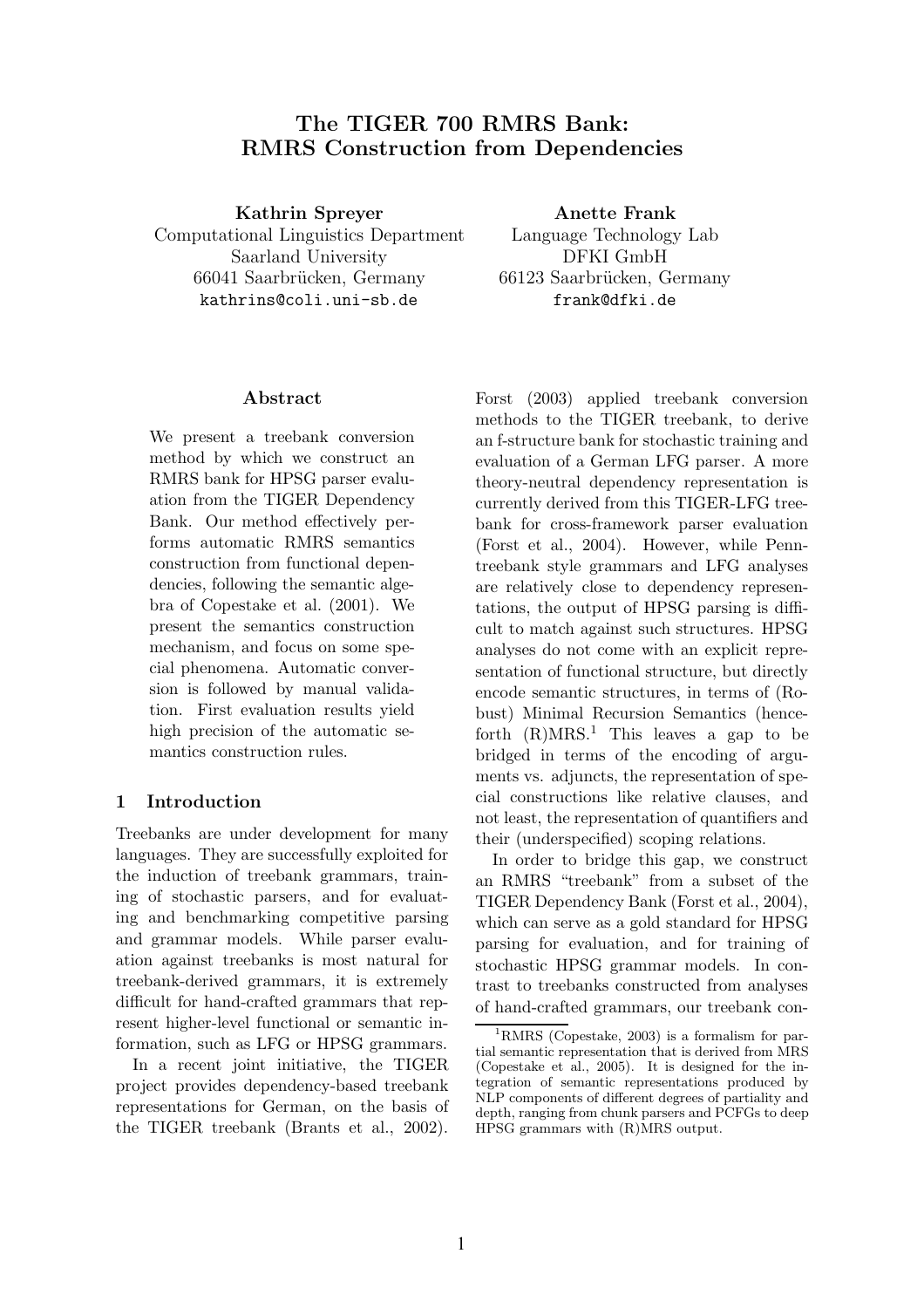version approach yields a standard for comparative parser evaluation where the upper bound for coverage is defined by the corpus (here, German newspaper text), not by the grammar.

Our method for treebank conversion effectively performs priniciple-based (R)MRS semantics construction from LFG-based dependency representations, which can be extended to a general parsing architecture for (R)MRS construction from LFG f-structures.

The remainder of this paper is organised as follows. Section 2 introduces the input dependency representations provided by the TIGER Dependency Bank, and describes the main features of the term rewriting machinery we use for treebank conversion, i.e., RMRS semantics construction from dependency structures. Section 3 presents the core of the semantics construction process. We show how to adapt the construction principles of the semantic algebra of Copestake et al. (2001) to RMRS construction from dependencies in a rewrite scenario, and discuss the treatment of some special phenomena, such as verbal complementation, coordination and modification. Section 4 reports on the treebank construction methodology, with first results of quality control. Section 5 concludes.

## 2 From TIGER Dependency Bank to TIGER RMRS Bank

## 2.1 The TIGER Dependency Bank

The input to the treebank conversion process consists of dependency representations of the TIGER Dependency Bank (TIGER-DB). The TIGER-DB has been derived semiautomatically from (a subset of) the TIGER-LFG Bank of Forst (2003), which is in turn derived from the TIGER treebank. The dependency format is similar to the Parc 700 Dependency Bank (King et al., 2003). It abstracts away from constituency in order to remain as theory-neutral as possible. So-called dependency triples are sets of two-place predicates that encode grammatical relations, the arguments representing the head of the dependency and the dependent, respectively. The

```
sb(müssen~0, Museum~1)
oc_inf(müssen~0, weichen~3)
mood(müssen~0, ind)
tense(müssen~0, pres)
mod(Museum~1, privat~1001)
cmpd lemma(Museum~1, Privatmuseum)
case(Museum~1, nom)
gend(Museum~1, neut)
num(Museum~1, sg)
sb(weichen~3, Museum~1)
```
Figure 1: TIGER dependency representation of sentence #8595: Privatmuseum muss weichen – Private museum deemed to vanish.

triples further retain a number of morphological features from the LFG representations, such as agreement features or tense information. Figure 1 displays an example.

For the purpose of RMRS construction, the triples format has advantages and disadvantages. The LFG-derived dependencies offer all the advantages of a functional as opposed to a constituent-based representation. This representation already filters out the semantically inappropriate status of auxiliaries as heads; their contribution is encoded by features such as perf or fut, which can be directly translated into features of semantic event variables. Most importantly, the triples localise dependencies which are not locally realised in phrase structure (as in long-distance constructions), so that there is no need for additional mechanisms to identify the arguments of a governing predicate. Moreover, the dependency representation format is to a large extent uniform across languages, in contrast to phrase-structural encoding. Therefore, the dependency-based semantics construction mechanism can be quickly ported to other languages.

The challenges we face mainly concern a lack of specific types of phrase structure information that are crucial for RMRS composition. Linear precedence, e.g., plays a crucial role when it comes to multiple modification or coordination. Yet, it is possible to reconstruct the surface order from the indices attached to the PRED values in the triples. Part-of-speech information, which is useful to trigger different types of semantics construction rules, can be induced from the presence or absence of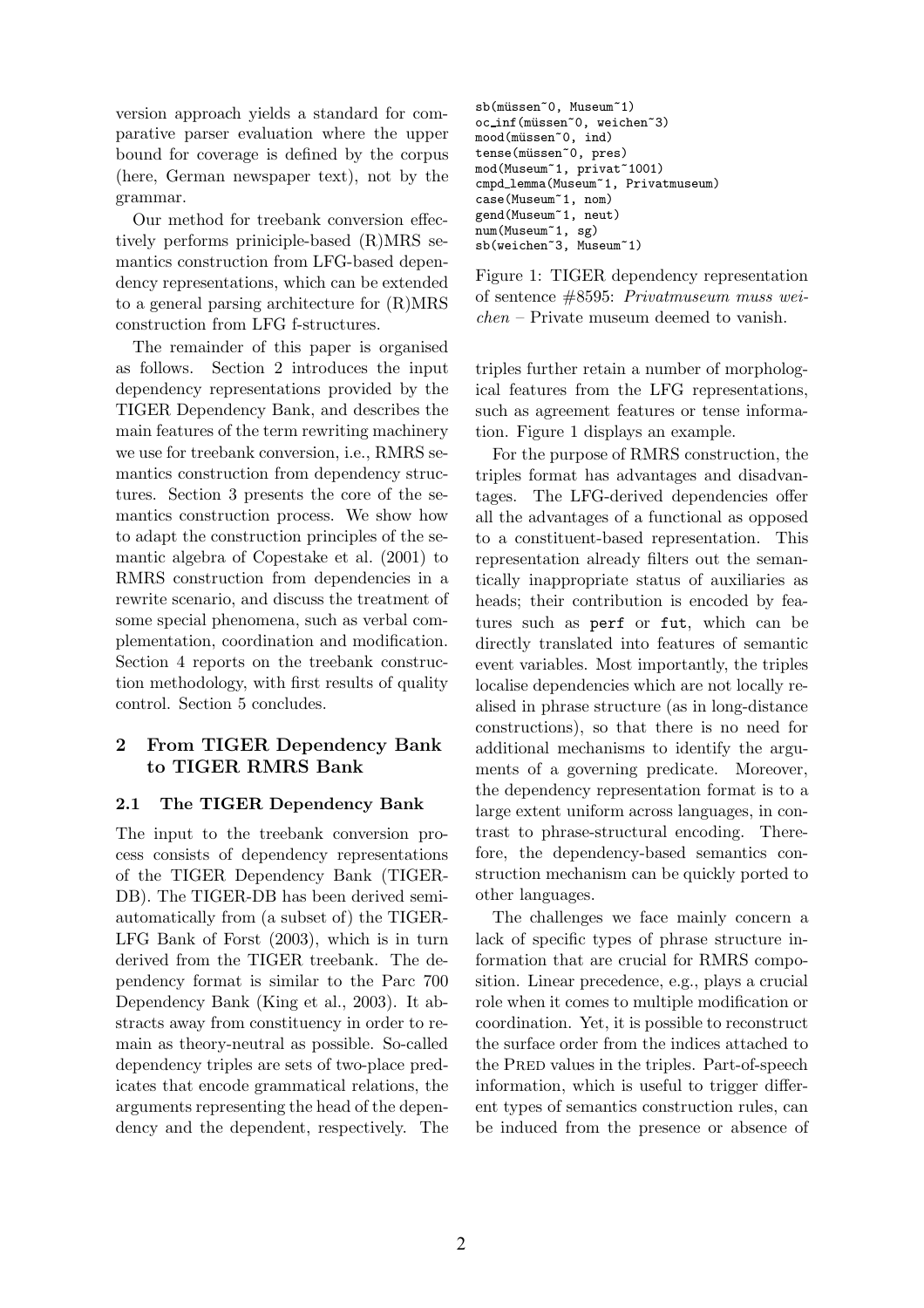certain morphological features, yet to a limited extent.

For our current purpose of treebank conversion, we are dependent on the specific input format of the TIGER-DB, while in a more general parsing context, one could ensure that missing information of this type is included in the input to semantics construction.

## 2.2 Treebank Conversion

Similar to the TIGER to TIGER-DB conversion (Forst, 2003; Forst et al., 2004), we are using the term rewriting system of Crouch (2005) for treebank conversion. Originally designed for machine translation, the system is a powerful rewriting tool that has been applied to other tasks, such as frame semantics construction (Frank and Erk, 2004), or induction of knowledge representations (Crouch, 2005).

The input to the system consists of a set of facts in a prolog-like term representation. The rewrite rules refer to these facts in the left-hand side (LHS), either conjunctively (marked by ',') or disjunctively (marked by '|'). Expressions on the LHS may be negated (by prefix '-'), thereby encoding negative constraints for matching. A rule applies if and only if all facts specified on the LHS are satisfied by the input set of facts. The right-hand side (RHS) of a rewrite rule defines a conjunction of facts which are added to the input set of facts if the rule applies. The system further allows the user to specify whether a matched fact will be consumed (i. e., removed from the set of facts) or whether it will be retained in the output set of facts (marked by prefix  $\lq\lq\lq\lq\lq\lq\lq\lq\lq$ ).<sup>2</sup>

The system offers powerful rule encoding facilities in terms of macros and templates. Macros are parameterized patterns of (possibly disjunctive) facts; templates are parameterized abstractions over entire (disjunctive) rule applications. These abstraction means help the user to define rules in a perspicious and modular way, and significantly enhance

the maintainability of complex rule sets.

The processing of rules is *strictly ordered*. The rules are applied in the order of textual appearance. Each rule is tested against the current input set of facts and, if it matches, produces an output set of facts that provides the input to the next rule in sequence. Each rule applies concurrently to all distinct sets of matching facts, i.e. it performs parallel application in case of alternative matching facts.

## 3 RMRS Construction from Dependencies

Within the framework of HPSG, every lexical item defines a complete (R)MRS structure. The semantic representation of a phrase is defined as the assembly and combination of the RMRSs of its daughters, according to semantic constraints, which apply in parallel with syntactic constraints. In each composition step, the RMRSs of the daughters are combined according to semantic composition rules that define the semantic representation of the phrase, cf. (Copestake et al., 2005). Following the scaffolding of the syntactic structure in this way finally yields the semantics of the sentence.

For the present task, the input to semantics construction is a dependency structure. As established by work on Glue Semantics (Dalrymple, 1999), semantics construction from dependency structures can in similar ways proceed recursively, to deliver a semantic projection of the sentence. Note, however, that the resource-based approach of Glue Semantics leads to alternative derivations in case of scope ambiguities, whereas RMRS targets an underspecified semantic representation.

For (R)MRS construction from dependencies we follow the algebra for semantics composition in Copestake et al. (2001). In HPSG implementations of this algebra, composition is triggered by phrasal configurations. Yet, the algebra is neutral with regard to the syntactic representation, and can be transposed to composition on the basis of dependency relations, much alike the Glue framework.

However, the rewriting system we are using is not suited for a typical recursive application

<sup>2</sup>The system additionally features optional rules  $('?=>');$  as opposed to deterministic rewriting  $('==>').$ However, given that the input structures for RMRS construction are disambiguated, and since our target structures are underspecified semantic structures, we can define the semantics deterministically.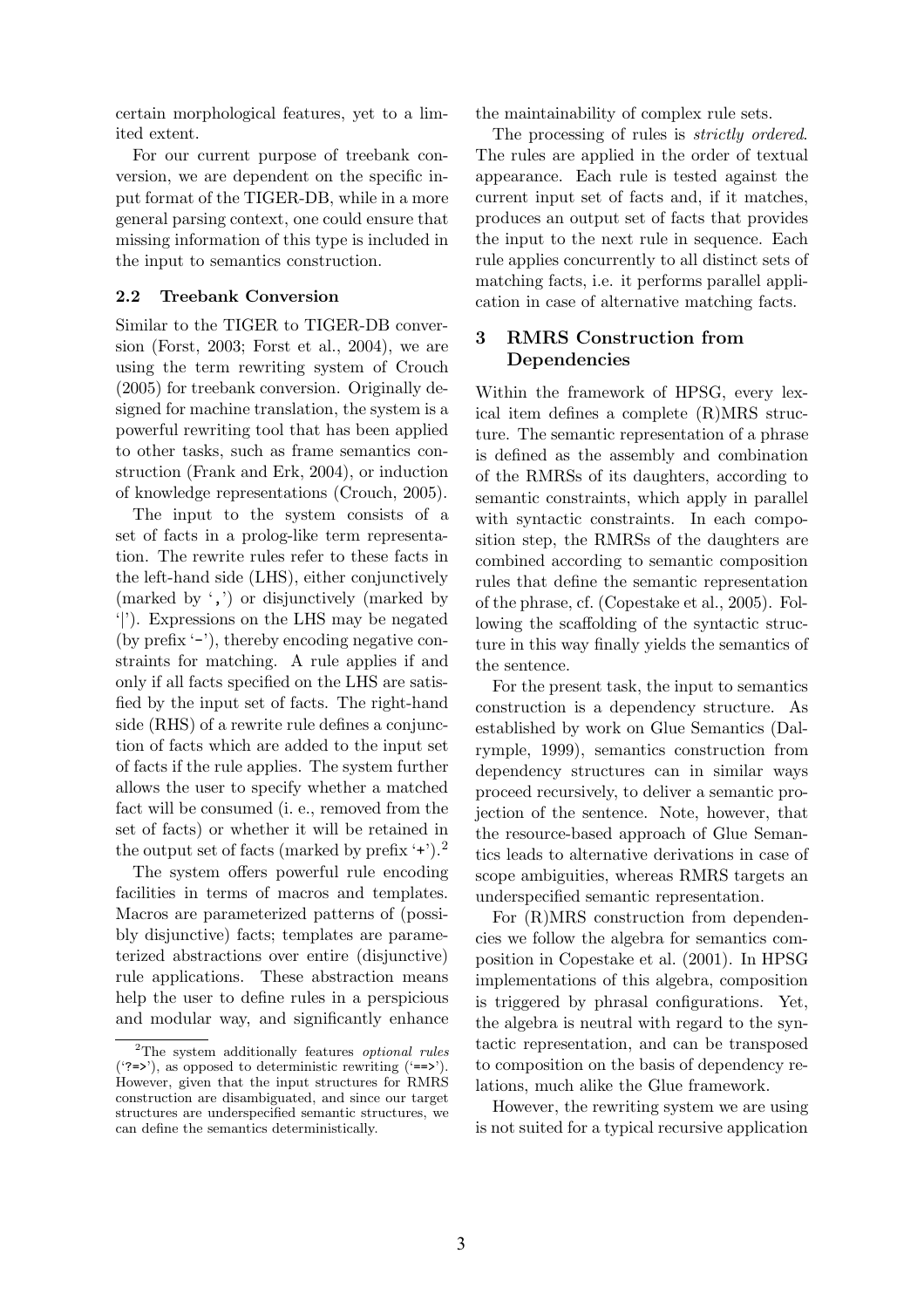scheme: the rules are strictly ordered, and each rule simultaneously applies to all facts that satisfy the constraints in the LHS. That is, the RMRS composition cannot recursively follow the composition of dependents in the input structure. In section 3.2 we present a design of RMRS that is suited for this concurrent application scheme. Before, we briefly sketch the semantic algebra.

## 3.1 An Algebra for Semantic Construction

Copestake et al. (2001) define a semantic entity as a 5-tuple  $\langle s_1, s_2, s_3, s_4, s_5 \rangle$  such that  $s_1$  is a hook,  $s_2$  is a (possibly empty) set of holes,  $s_3$  and  $s_4$  are bags of *Elementary Pred*ications (EPs) and handle constraints, respectively, and  $s<sub>5</sub>$  is a set of equalities holding between variables. The hook is understood to represent the externalised part of the semantic entity as a pair of a handle and an index (a variable). It is used for reference in composition: Hooks of semantic arguments fill holes (or slots) of functors. Holes, in turn, record gaps in a semantic representation which remain to be filled. They, too, are pairs of a handle and an index; furthermore, holes are labelled with the grammatical function they bear syntactically. That is, the labels on holes serve two purposes: They help determine the appropriate operation of composition (see below), and they link the semantics to syntax.<sup>3</sup>

EPs (predicate applications) represent the binding of argument variables to their predicators. An EP  $h : r(a_1, \ldots, a_n, sa_1, \ldots, sa_m)$ consists of the EP's handle (or label)  $h$ , a relation r, and a list of zero or more variable arguments  $a_1, \ldots, a_n$ , followed by zero or more scopal arguments  $sa_1, \ldots, sa_m$  (denoting handles) of the relation. Finally, the bag

of handle constraints (Hcons) contains conditions which (partially) specify the relations between scopal arguments and their scope, i.e. between the scopal argument and the handles that may fill the hole.

The operators of semantic composition  $\text{op}_{l_1}, \ldots, \text{op}_{l_k}$  are drawn from  $\Sigma \times \Sigma \to \Sigma$ , where  $\Sigma$  is the set of all semantic entities, and  $l_1, \ldots, l_k$  correspond to the labels on holes: An operator  $op_{l_i}$  defines the composition of a semantic head which has a hole labelled  $l_i$ with the argument filling that hole as follows: The result of  $op_{l_i}(a_1, a_2)$  is undefined if  $a_2$  has no hole labelled  $l_i$ , otherwise:

- 1. hook $(op_{l_i}(a_1, a_2)) = \text{hook}(a_2);$
- 2. holes<sub>l'</sub>(op<sub>l<sub>i</sub></sub> $(a_1, a_2)$ ) = holes<sub>l'</sub> $(a_1)$  ∪ holes<sub> $l' \neq l_i$ </sub>; for all labels  $l' \neq l_i$ ;
- 3.  $\text{eps}(\text{op}_{l_i}(a_1, a_2)) = \text{eps}(a_1) \bigoplus \text{eps}(a_2);$
- 4.  $\text{eqs}(\text{op}_{l_i}(a_1, a_2)) = \text{Tr}(\text{eqs}(a_1) \cup \text{eqs}(a_2) \cup$  $\{\text{hook}(a_1) = \text{hole}_{l_i}(a_2)\};$  where Tr stands for the transitive closure.

## 3.2 RMRS Design

As mentioned earlier, the concurrent nature of rule application makes it impossible to proceed recursively in a scaffolding way, inherent to tree-based analyses, since the rules apply simultaneously to all structures. RMRS construction is therefore designed around one designated "global" RMRS. Instead of projecting and accumulating RMRS constraints step-wise by recursive composition, we directly insert the meaning descriptions into a single global RMRS. Otherwise, composition strictly follows the semantic operations of the algebra of Copestake et al. (2001): the composition rules only refer to the hook and slots of functors and arguments, to achieve the binding of argument variables and the encoding of scope constraints.

Global and Lexical RMRSs. The global RMRS features a top handle (Top, usually the label of the matrix proposition), sets of EPs (RELS) and handle constraints (HCONS), respectively, as described in the algebra, and a set of Ing constraints.<sup>4</sup>

 ${}^{3}$ Copestake et al. (2001) mention a third feature to be included in the hook as an externally visible variable, which they instantiate with the index of the controlled subject in equi constructions and which is also used to implement the semantics of predicative modification. However, this feature is not crucial given that the underlying syntactic structures represent dependencies rather than immediate dominance relations, and therefore make non-local information available locally. Likewise, the dependency scenario does not necessitate that modifiers externalise their ARG1 argument position (see section 3.3.3).

<sup>4</sup>Whenever two labels are related via an Ing (ingroup) constraint, they can be understood to be con-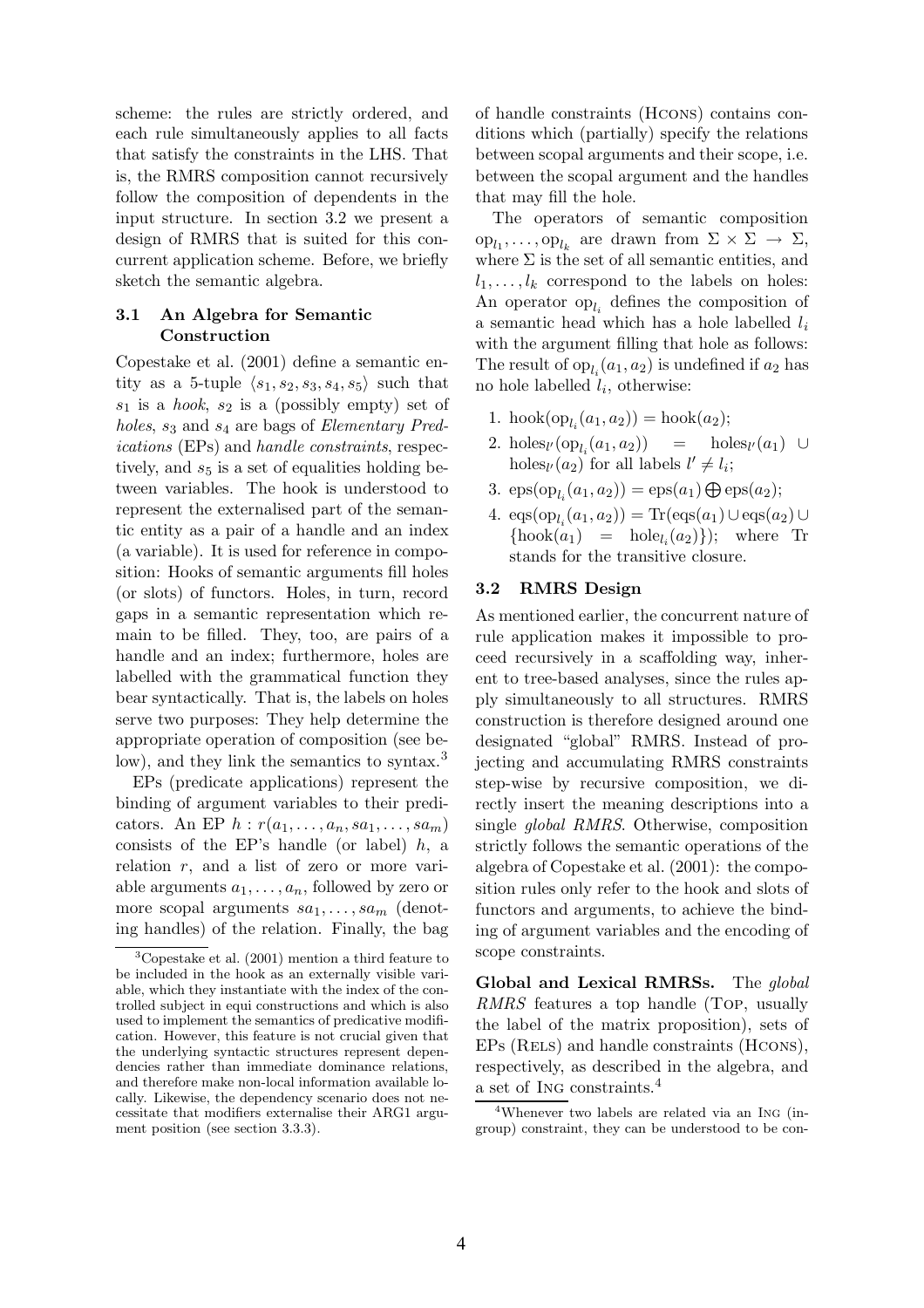

Figure 2: A rule for nominals (top) with resulting lexical and global RMRS (bottom).

In addition, every predicate in the dependency structure projects a lexical RMRS. Lexical RMRSs are semantic entities which consist of only a hook (i.e. a label and a variable), that makes the entity available for reference by subsequent (composition) rules, whereas the basic semantic content (which is determined on the basis of the predicate's category, and comprises, at least, EPs for the relation and the  $ARG0$ <sup>5</sup> is uniformly maintained in the bags of the global RMRS, yet still anchored to the lexical hook labels and variables.

Figure 2 shows an example of a lexical RMRS with its links to the global RMRS, and a simplified version of the corresponding rule: The rule applies to predicates, i.e. pred features, with a value Pred. It introduces the lexical RMRS, i.e., the hook's label and variable, and adds the predicate's basic semantic content to the global RMRS, here the relation represented by Pred and the ARG0 variable, which is co-referent with the hook's variable.

Composition. The semantic composition of arguments and functors is driven by the predicate arg(Fctor,N,Arg), where N encodes the argument position, Fctor and Arg are indices of functor and argument, respec-

```
+arg(X,2,Arg), +gf(Arg, 'ocfin'),+comp form(Arg,dass)
get lb(X,LbX), get lb(Arg,LbA)
==> sort(Lb,h), sort(LbP,h)
  && add ep(LbX,ep arg2,argx,LbP)
  && add ep(LbP,ep rel,rel,'prpstn m rel')
  && add ep(LbP,ep arg0,arg0,Lb)
  && add qeq(Lb,LbA).
lexical RMRSs:
X: Hook \lceil_{\text{LB}} \quad \boxed{\text{LbX}}\rceil Arg: Hook \lceil_{\text{LB}} \quad \boxed{\text{LbA}}\rceilglobal RMRS:
```


Figure 3: Sample argument binding rule triggered by  $arg(X,2,\text{Arg})$  (top), referred lexical RMRSs and resulting global RMRS (bottom).

tively.<sup>6</sup> We interpret the arg-predicate as a slot/hole of the functor, such that the binding of the argument to the functor comes down to filling the hole, in the sense of the algebra described above: This is steered by the previously defined hooks of the two semantic entities, in that the matching rule introduces an EP with an attribute ARGN that is anchored to the externalised label in the functor's hook. The value of the attribute ARGN is the hook variable or hook label of the argument, depending on the category. A slightly more complicated example is shown in Figure 3, it involves the introduction of an additional proposition and a scope constraint. This rule performs the composition of a declarative finite clausal object (oc fin) with its verbal head. It assigns a proposition relation as the value of the verb's ARG2, which in turn has an ARG0 that takes scope over the hook label of the matrix verb in the object clause.

In general, composition does not depend on the order of rule applications. That is, the fact that the system performs concurrent rule

joined. This is relevant, e.g., for intersective modification, since a quantifier that outscopes the modified noun must also take scope over the modifier.

<sup>5</sup>The category information required to define the concrete basic semantics is not explicit in the dependencies, but is induced from the grammatical function borne by the predicate, as well as the presence or absence of certain morphological features (section 2.1).

<sup>&</sup>lt;sup>6</sup>The arg predicates are introduced by a set of preprocessing rules which reconstruct the argument structure by referring to the local grammatical functions of a predicate and testing for (morphological) features typically borne by non-arguments. E.g., pron\_type(\_,expl) identifies an expletive pronoun.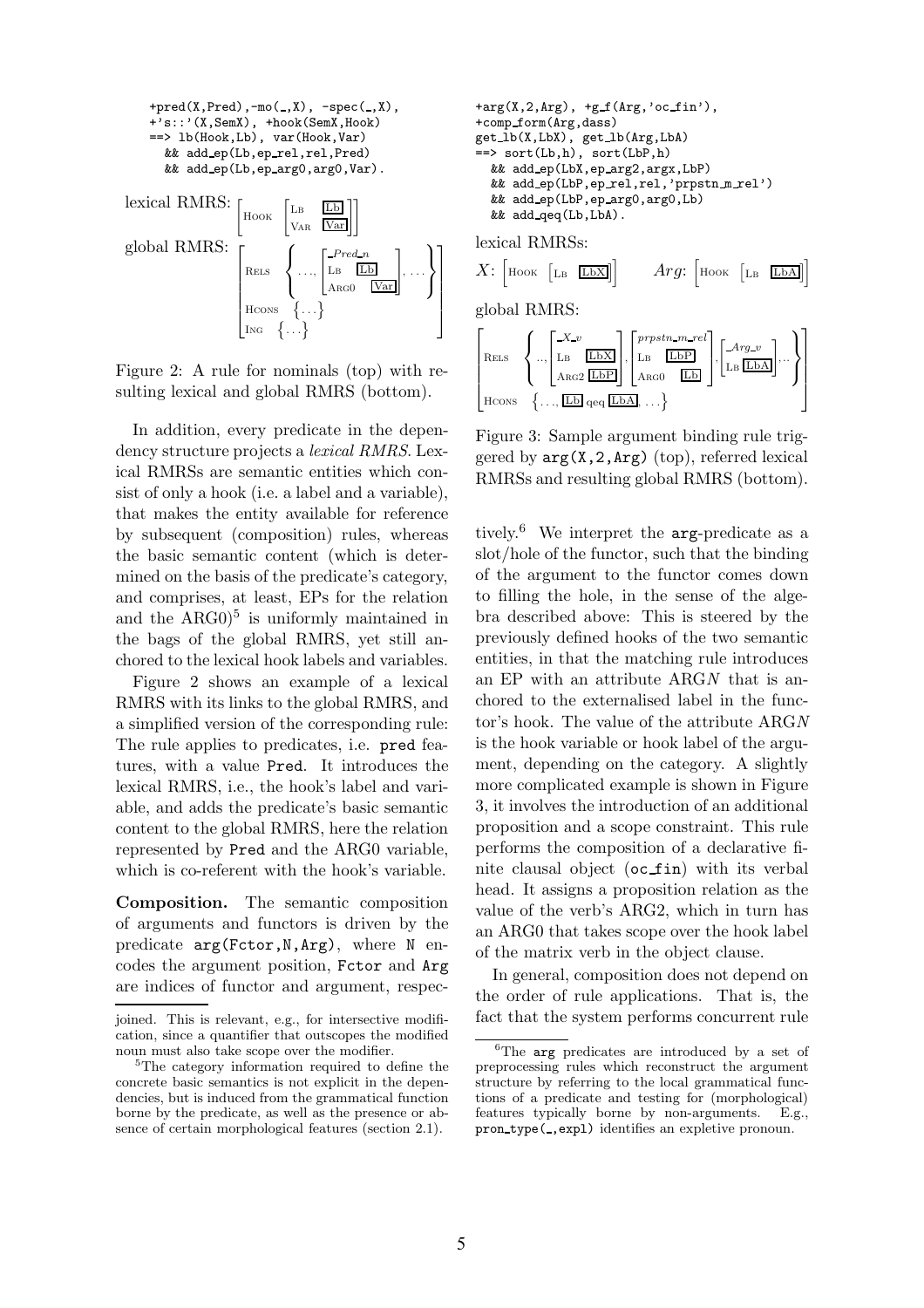

Figure 4: Control analysis with unspecified coreference in  $[\ldots]$ , als so gut wie er kaum ein anderer die Studentenmassen [...] zu versammeln wußte.  $-$  [...] when hardly anybody knew how to rally the crowd of students [...] as well as he did. (from corpus sentence  $\# 8074$ ).

applications in a cascaded rule set is not problematic for semantics construction. Though, we have to ensure that every partial structure is assigned a hook, prior to the application of composition rules. This is ensured by stating the rules for lexical RMRSs first.

Scope constraints. By introducing handle constraints, we define restrictions on the possible scoped readings. This is achieved by gradually adding qeq relations to the global Hcons set. Typically, this constraint relates a handle argument of a scopal element, e.g. a quantifier, and the label of the outscoped element. However, we cannot always fully predict the interaction among several scoping elements. This is the case, inter alia, for the modification of verbs by more than one scopal adverb. This ambiguity is modeled by means of a UDRT-style underspecification, that is, we leave the scope among the modifiers unspecified, but restrict each to outscope the verb handle.<sup>7</sup>

#### 3.3 Selected Phenomena

#### 3.3.1 Verbal complements.

The treebank distinguishes three kinds of verbal complements: infinitival phrases govered by a raising verb or by a control verb, and finite clausal arguments.

Infinitival complements. Raising verbs do not assign an ARG1, and the infinitival argument is bound via an additional proposition which fills the ARG2 position of the governor. A handle constraint requires the proposition to take scope over the label of the infinitive. Modal verbs lend themselves most naturally to the same analysis, by virtue of identical annotation in the dependency triples.

The implementation of RMRS for equi constructions relies on external lexicon resources, since the underlying dependency structures do not encode the coreference between the controlled subject and the external controller. Instead, the controlee is annotated as a null pronoun. In order to differentiate subject from object control, we enrich the transfer input with a list of static facts s\_control(Pred) and o\_control(Pred), respectively, which we extracted from the German HPSG grammar (Crysmann, 2003). The rules refer to these facts, and establish the appropriate bindings. If no information about coreference is available (due to sparse lexical data), the controlled subject appears in the RMRS as an unbound pronoun, as assumed in the syntactic structure. This is shown in Fig. 4. In the manual correction phase, these cases are corrected in the output RMRS, by introducing the missing control relation.

Finite complements. For finite clausal complements we assume the basic analysis illustrated in section 3.2. But finite clauses are not necessarily declarative, they can also have interrogative meaning. In RMRS, this distinction is typically drawn in a type hierarchy, of which we assume a simplified version:

$$
\begin{matrix} \\ \textit{message\_m-rel}\\ \textit{prop\_ques\_m-rel}\\ \textit{prpstn\_m-rel}\\ \textit{int\_m\_rel}\end{matrix} \begin{matrix} \\ \textit{imp\_m\_rel}\\ \textit{im\_m\_rel}\end{matrix}
$$

German embedded clauses are usually marked by one of the complementizers dass (that)

<sup>7</sup>This is in accordance with the German HPSG grammar of Crysmann (2003), and will also be adapted in the ERG (p.c. D. Flickinger).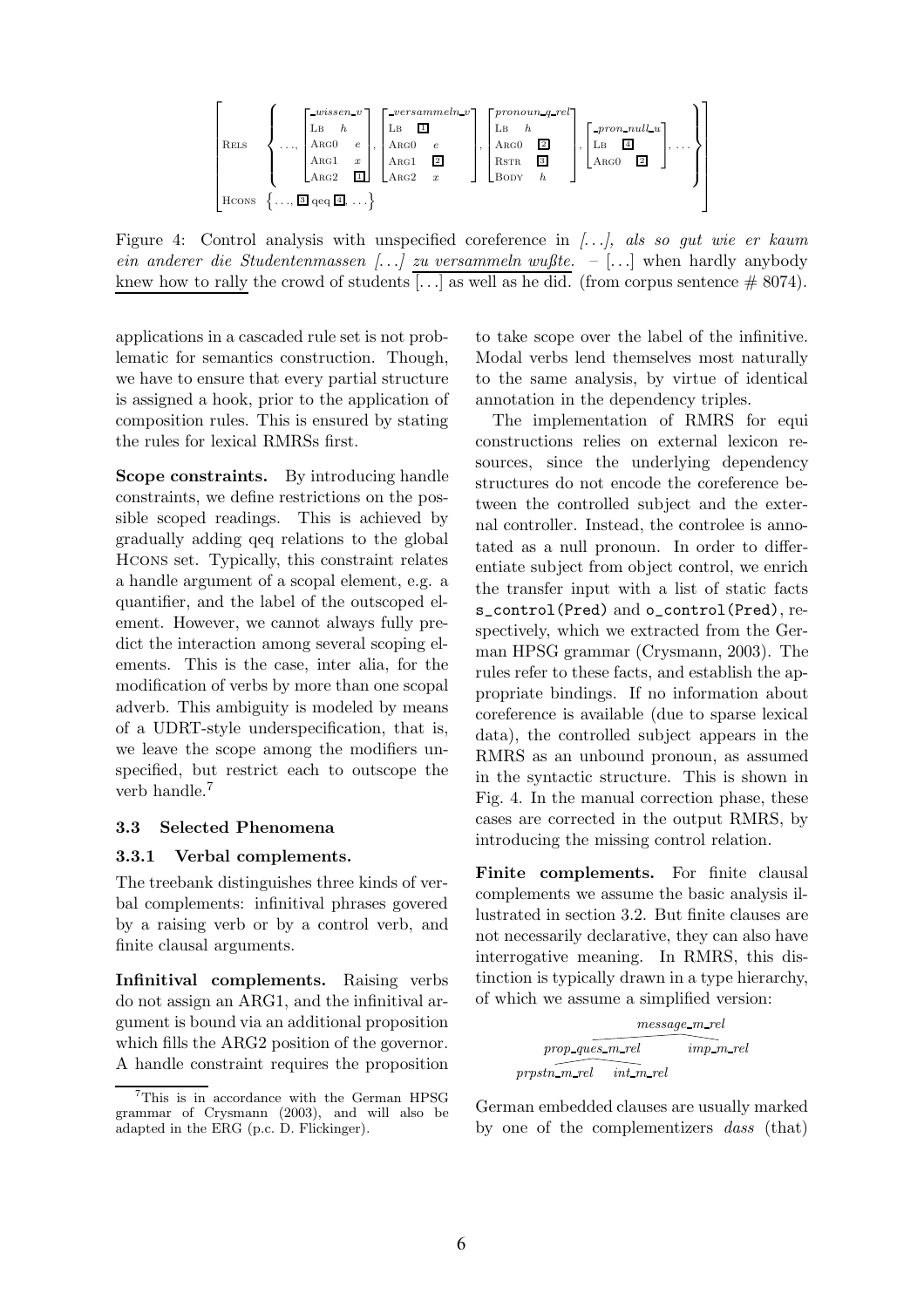

Figure 5: RMRS for the coordinate NP *ihre Achtung, ihre Zuneigung und Liebe* – their esteem, their affection and love (from corpus sentence  $# 8345$ ).

or ob (whether), in initial position, but may occur without it, though less frequently. If a complementizer is present, this is recorded as comp\_form(\_,dass) (resp. comp\_form(\_,ob)), and we can fully determine the kind of message relation from its lexical form, i.e., *prpstn\_m\_rel* for declarative and  $int\_m\_rel$  for interrogative ones. In the absence of an overt complementizer, we could introduce the underspecified type prop ques  $m$  rel, but rather chose to use a default rule for the declarative reading prp $stn$ -m-rel, which occurs far more often. This reduces the manual correction effort.

### 3.3.2 Coordination

The HPSG analysis of coordinate structures takes the form of a binary, right-branching structure. Since semantics construction in HPSG proceeds along this tree, an RMRS for a coordinate phrase likewise mirrors the recursive organisation of conjuncts in the syntax. Each partial coordination introduces an implicit conj rel, while the meaning contributed by the lexical conjunction is conveyed in the EP which spans the entire coordination.

By contrast, the dependency structures preserve the flat LFG-analysis of coordination as a set of conjuncts. To overcome this discrepancy between source and target structures, we define specialised rules that mimic recursion in that they process the conjuncts from right to left, two at a time, thereby building the desired, binary-structure semantics for

the coordination. Fig. 5 shows a sample output RMRS for coordinated NPs.<sup>8</sup> Note that we posit the  $L/R$  hndle arguments to outscope each label that takes scope over the noun. This accounts for scope ambiguities among quantifiers and scopal adjectives.

#### 3.3.3 Recursive Modification

The algebra of Copestake et al. (2001) defines modifiers to externalise the variable of the ARG1. This, however, runs into problems when a construction needs to incorporate the inherent event variable (ARG0) of a modifier as an argument, as e.g. in recursive modification. In these cases, the ARG0 variable is not accessible as a hook for composition.

In contrast, we identify the hook variable of modifiers with their ARG0 variable. This enables a uniform account of recursive intersective modification, since the inherent variable is legitimatly accessible via the hook, whereas the ARG1—like any other argument—is bound in a slot-filling operation.<sup>9</sup> The corresponding rule and an example output RMRS are displayed in Fig. 6: Whenever the dependency relation mo is encountered, no matter what the exact pred value, the semantics contributed by the head of the

<sup>8</sup>The semantic contribution of the possessive pronouns has been neglected for ease of exposition.

<sup>&</sup>lt;sup>9</sup>Similarly, this treatment of modification correctly accounts for modification in coordination structures, as in the NP ihrer munteren und farbenfreudigen Inszenierung – of her lively and colourful production (from corpus sentence  $# 9821$ ).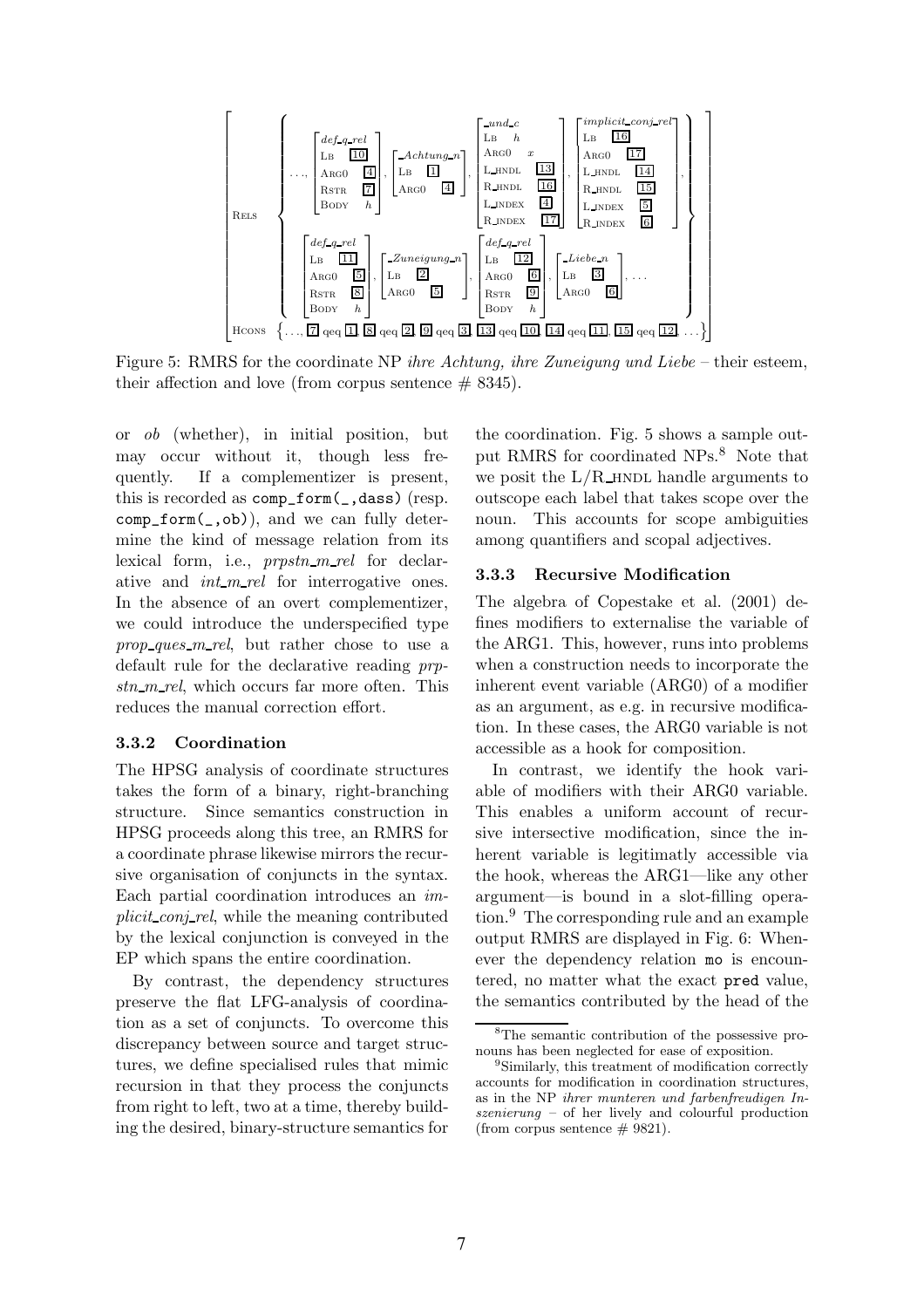```
+mo(X,M), +pred(M,Pred),
-scopal(Pred),
+'s::'(M,SemM), +hook(SemM,Hook),
+lb(Hook,LbM),
get var(X,VarX), get lb(X,LbX)
==> var(Hook,VarM)
&& add ep(LbM,ep rel,rel,Pred)
&& add ep(LbM,ep arg0,arg0,VarM)
&& add ep(LbM,ep arg1,argx,VarX)
&& add ing(LbM,LbX).
 \sqrt{ }\overline{1}\overline{\phantom{a}}\overline{1}

Rels
            \sqrt{ }\begin{matrix} \phantom{-} \end{matrix}. . .,
                    \sqrt{ }\Big\}liegen v
                       LB \frac{1}{2}\text{Arg}0 2
                       ARG1 x1
                                    \Vert \cdot\sqrt{ }\Big\}-hoch r\mathbf{L}\mathbf{B} 3
                                         \text{Arg}0 4
                                         Area1 2
                                                      1
                                                      \left\vert \right\vert\mathcal{L}\overline{\mathcal{L}}
```
1  $\overline{1}$  $\mathbf{I}$  $\overline{1}$  $\mathbf{I}$ 



Figure 6: Rule defining the lexical RMRS for modifiers (top), resulting global RMRS for the recursive modification in *liege*  $\left[ \ldots \right]$  sehr  $hoch - [\dots]$  is at a very high level (from corpus sentence  $\#$  8893).

dependency can be unambiguously identified as the argument of the semantic head. In fact, given that modifiers are in this way locally annotated as mo dependents in the triples, we can bind the ARG1 already when defining the lexical RMRS of the modifier.

### 4 The TIGER 700 RMRS Bank

### 4.1 Design and methodology

Treebank Design. Our aim is to make available manually validated RMRS structures for 700 sentences of the TIGER-DB. Since the underlying data is contiguous newspaper text, we chose to select a block of consecutive sentences instead of a random sample. In this way, the treebank can be further extended by annotation of intersentential phenomena, such as co-reference or discourse relations.

However, we have to accommodate for gaps, due to sentences for which there are reasonable functional-syntactic, but (currently) no sound semantic analyses. This problem arises for sentences involving, e.g., elliptical constructions, or else ungrammatical or fragmented sentences. We will include, but explicitly mark such sentences for which we can only obtain partial, but no fully sound semantic analyses. We will correspondingly extend the annotation set to yield a total of 700 correctly annotated sentences.

The composition rules are designed to record their application by way of rule-specific identifiers. These may serve as a filtering means in case the analysis of certain phenomena as assumed in the treebank is incompatible with the grammar to be evaluated.

Quality Control. For compilation of a manually controlled RMRS bank, we implemented a cascaded approach for quality control, with a feedback loop between (i) and (ii):

(i) Manual sample-based error-detection. We are using the application markers of specific construction rules to select sample RMRSs for phenomenon-based inspection, as well as random sampling, in order to detect problems that can be corrected by adjustments of the automatic conversion procedure.

(ii) Adjustment of conversion rules. The construction rules are modified to adjust errors detected in the automatic conversion process. Errors that cannot be covered by general rules need to be manually corrected in (iii).

(iii) Manual control. Finally, we perform manual control and correction of errors that cannot be covered by automatic RMRS construction. Here, we mark and separate the phenomena that are not covered by the stateof-the-art in RMRS-based semantic theory.

Viewing and editing support. The inspection of RMRSs is supported by converting the underlying XML format to HTML. RMRSs can thus be comfortably viewed in a browser, with highlighting of coreferences, display of agreement features, and links of EPs to the surface forms they originated from.

Correction is supported by an XSLT-based interactive editing tool. It enables the user to specify which EPs, arguments or constraints are to be added/removed. With each change, the HTML representation is updated, so that the result is immediately visible for verification. The tool features a simple mechanism for version maintenance and retrieval, and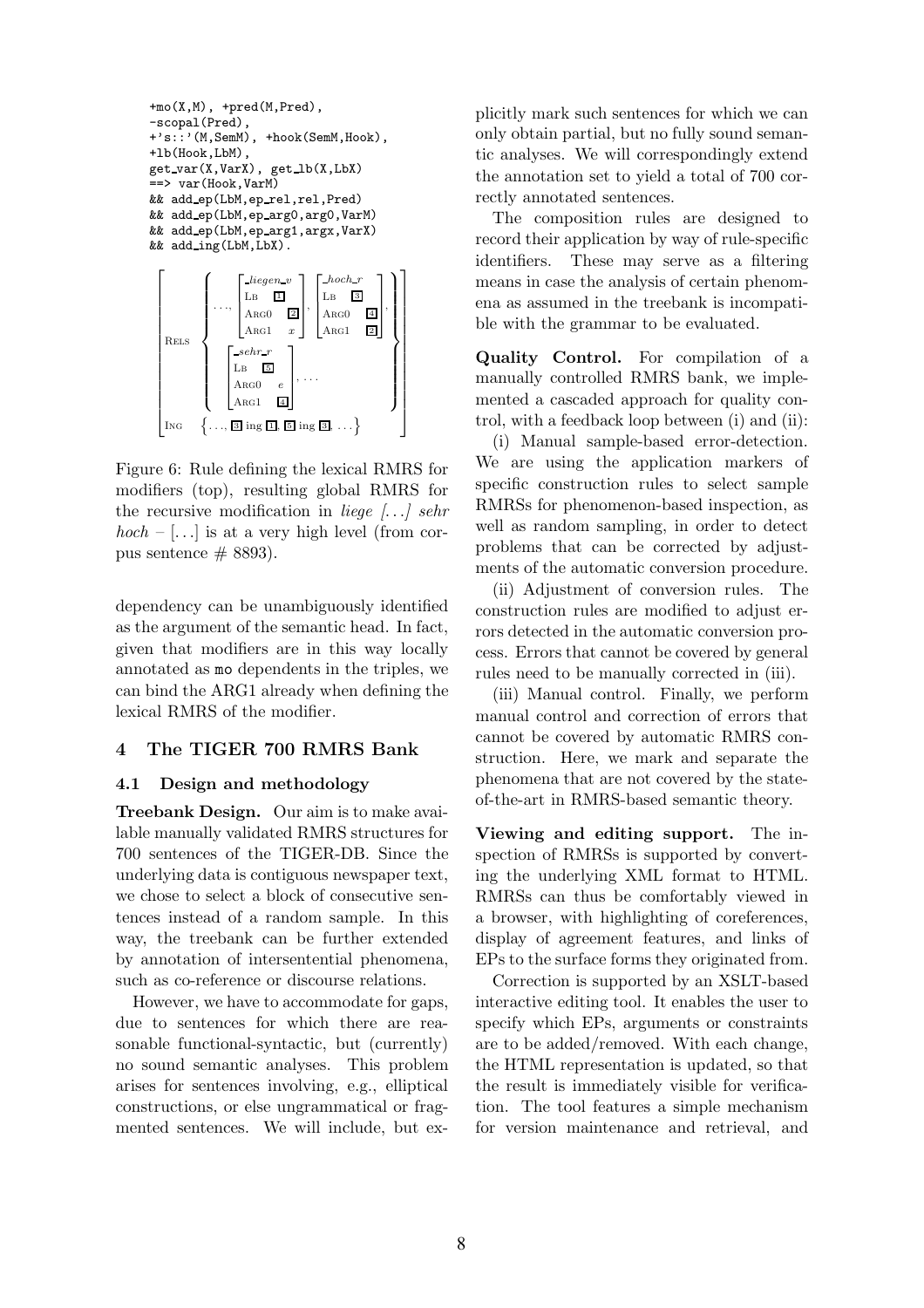|                   |         |        | avg $\#$ of       |
|-------------------|---------|--------|-------------------|
|                   | abs $#$ | in $%$ | corrections/sent. |
| validated         | 700     | 100    | 2.24              |
| bbo               | 28      |        |                   |
| fully perfect     | 281     | 40.14  |                   |
| corrected         | 419     | 59.86  | 3.75              |
| $<$ 5 corrections | 601     | 85.86  | 0.96              |
|                   |         |        |                   |
|                   |         |        | $avg \# of$       |
|                   | abs $#$ | in $%$ | corrections/sent. |
|                   |         |        |                   |
| validated         | 100     | 100    | 1.3               |
| $\rm odd$         | 5       | 5      |                   |
| fully perfect     | 68      | 68     |                   |
| corrected         | 32      | 32     | 4.2               |

Table 1: Evaluation of current data set for complete correction (top) and for correction ignoring part-of-speech (bottom).

separate storage for fully validated structures.

#### 4.2 First Results

The transfer grammar comprises 74 rewrite rules for converting dependency structures to RMRS, plus 34 macros and templates.

In a first validation experiment on the basis of 100 structures, we classified 20% of the RMRSs as involving errors that can be captured by adjustments of the automatic conversion rules (see step (ii) above), while 59% were fully correct.<sup>10</sup>

After improvement of the rules we evaluated the quality of the automatic construction procedure by validating the 700 sentences of the treebank. Average counts for this sample are 15.57 tokens/sentence, 15.92 dependencies/sentence. Table 1 (top) summarises the results. Of the 700 structures, 4% contained phenomena which we do not analyse at all. 40% required no correction at all. For the 59% that needed manual correction, the average count of units to be corrected per sentence was 3.75. The number of RMRSs that needed less than the average of corrections was 601, i.e. 85.86%. The time needed for inspection and correction was 5 mins 12 secs/sentence, calculated on the entire data set.

Error analysis. A large portion of the errors did not concern the RMRS as such, but simply the part-of-speech tags, encoded in the relation names. If part-of-speech errors are ignored, the number of correct RMRSs increases from 41% to 68%. The results of validation without part-of-speech correction, calculated on a third sample of 100 sentences, are given in Table 1 (bottom).

Significant structural errors arise primarily in the context of modification. This is due to the TIGER annotation scheme. For example, certain adjunct clauses are embedded in main clauses as mo dependents, yet the embedding conjunction is, again, annotated as a modifier of the embedded clause. This leads to erroneous analyses. Refinement of the rules could considerably improve accuracy, but distinguishing these cases from ordinary modification is not always possible, due to missing category information.

While modifiers turned out challenging in the mapping from dependencies to semantics, we did not observe many errors in the treatment of arguments: the rules that map dependents to semantic arg predicates yield a very precise argument structure.

#### 5 Conclusion

We presented a method for semantics construction that converts dependency structures to RMRSs as they are output by HPSG grammars. By applying this method to the TIGER Dependency Bank, we construct an RMRS Bank that allows cross-framework parser evaluation for German. Our method for RMRS construction can be transposed to dependency banks for other languages, such as the PARC 700 Dependency Bank for English (King et al., 2003). The choice of RMRS also ensures that the semantic bank can be used for comparative evaluation of HPSG grammars with low-level parsers that output partial semantics in terms of RMRS, such as the RASP parser of Carroll and Briscoe (2002).

While the formalism of (R)MRS has its origins in HPSG, we have shown that RMRS semantics construction can be carried over to dependency-based frameworks like LFG. In future research, we will investigate how the semantic algebra of Copestake et al. (2001)

<sup>10</sup>This evaluation did not perform correction of partof-speech tags (cf. below, error analysis).